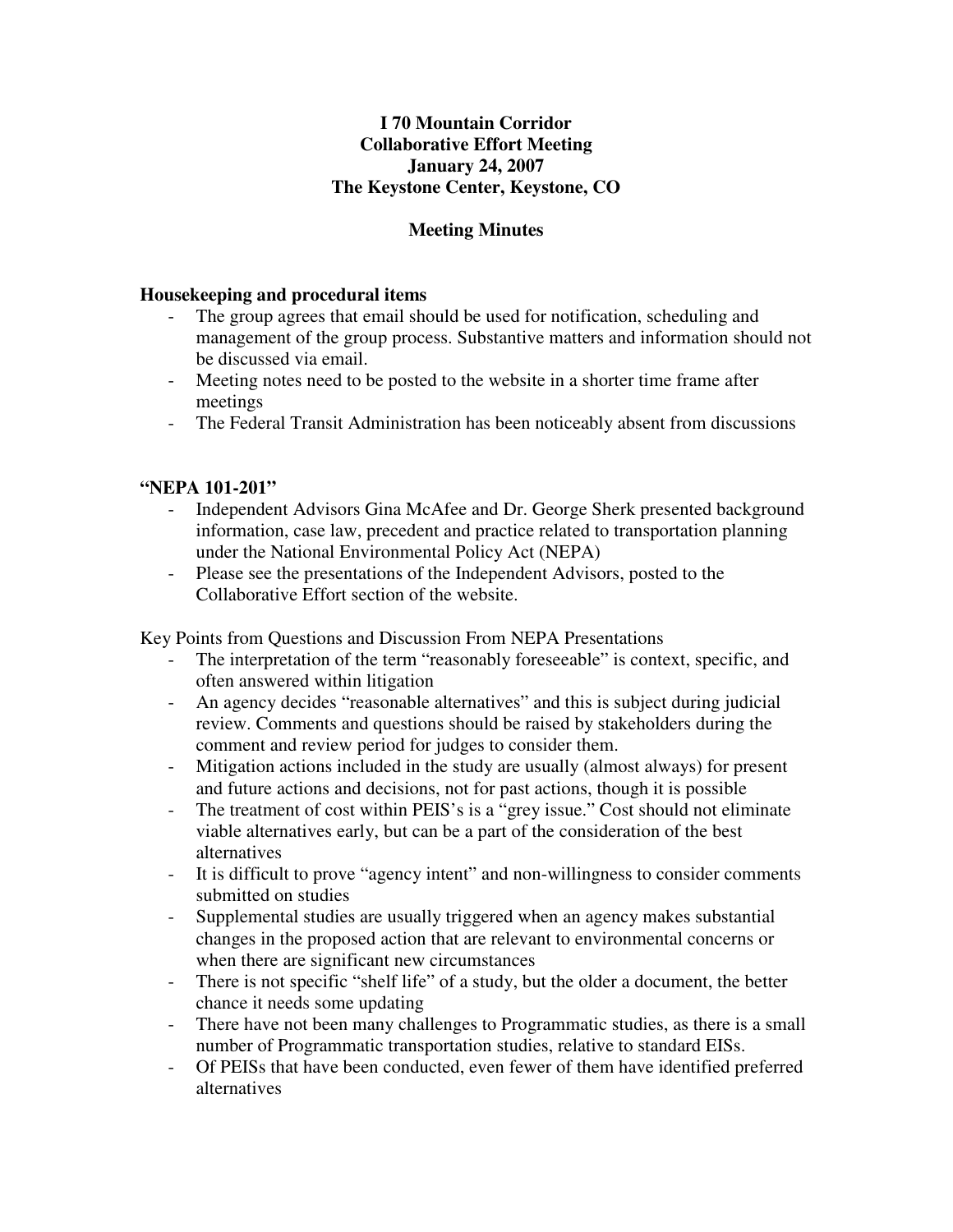- Final decision making is made at the Record of Decision (ROD) level
- After a NEPA study is completed, a preferred alternative requires approval by the US Army Corps of Engineers (USACE) as the Least Environmentally Damaging Practicable Alternative (LEDPA) for 404 (waters of the US) impacts
- Mitigation obligations are most binding and "real" when included in the ROD, but are still somewhat optional
- It is not required that cooperating agency review and comments of draft studies are released as public information
- Induced growth can be considered as a part of Cumulative Impacts. For Cumulative Impacts in general, it is difficult to establish baselines. This is especially so for climate change issues
- -

## **Public Comment:**

- Several members of the group and public asked about the participation of the FTA in the Collaborative Effort, as their representative has not been present.
- Ann Callison asked about a 10 year timeframe to initiate construction. And CDOT director responded that the timeline for actual construction is uncertain, but everyone wants to move forward as quickly as possible

## **CO State Representative Christine Scanlan addresses the Collaborative Effort**

- Christine is the new Representative of district 56, replacing Dan Gibbs who is now a Senator
- She has a long history with The Keystone Center, and has been in management
- She is no longer in management, her primary role is fundraising for the Science School
- Caelan and Sarah do not report to, nor are supervised by, Christine
- She supports collaborative processes and the work of the Collaborative Effort

# **Continued discussion on Criteria for evaluating alternatives and transportation packages**

## **Mobility**

- A question remaining for the corridor and state: how much traffic and volume to accommodate, how much is desirable, how much congestion is acceptable?
- How to address the new timeline/vision of 50 years in mobility criteria? What does this mean for traffic modeling?
- Mobility within and among corridor communities needs to be considered explicitly and separately in mobility criteria

# **Community Values**

- There is a need for greater economic analysis
	- o By community
	- o During construction
	- o There is an interest in dis-aggregating the REMI model